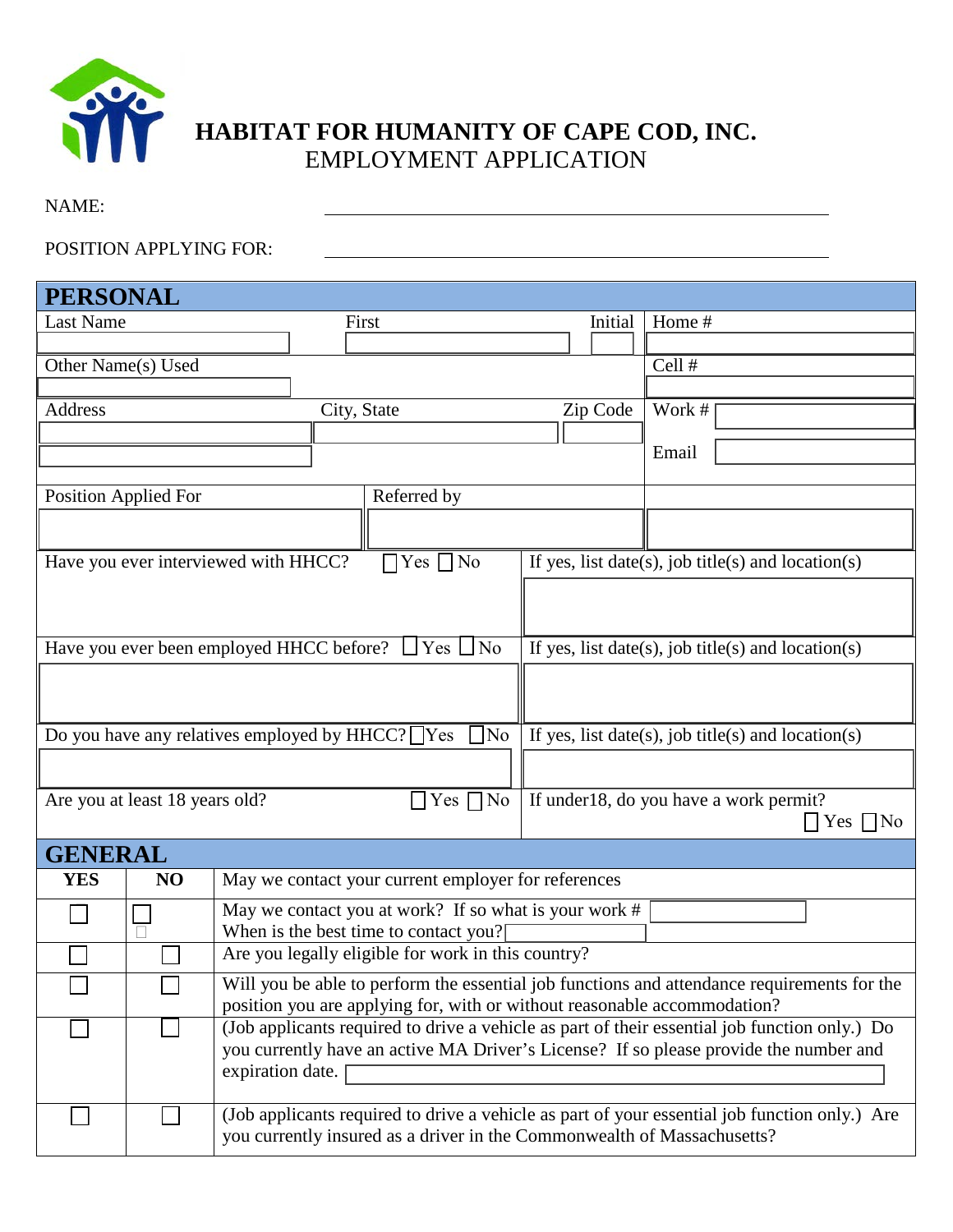| <b>EDUCATION</b>                                                                                                                         |                                                   |                      |                                                   |
|------------------------------------------------------------------------------------------------------------------------------------------|---------------------------------------------------|----------------------|---------------------------------------------------|
| Circle Highest Grade Completed:<br>High School<br>09 010 011 012<br>College. Trade or Business<br>01 02 03 04<br><b>Graduate Studies</b> |                                                   |                      |                                                   |
| <b>School</b>                                                                                                                            | <b>Address</b>                                    | <b>Major Studies</b> | Degree, Diploma,<br><b>License or Certificate</b> |
| High School                                                                                                                              |                                                   |                      |                                                   |
| College/University                                                                                                                       |                                                   |                      |                                                   |
| Vocational,<br>Business, Other                                                                                                           |                                                   |                      |                                                   |
| <b>List Any Professional Designations:</b>                                                                                               |                                                   |                      |                                                   |
|                                                                                                                                          |                                                   |                      |                                                   |
|                                                                                                                                          | Other Special Knowledge, Skills or Qualifications |                      |                                                   |
|                                                                                                                                          |                                                   |                      |                                                   |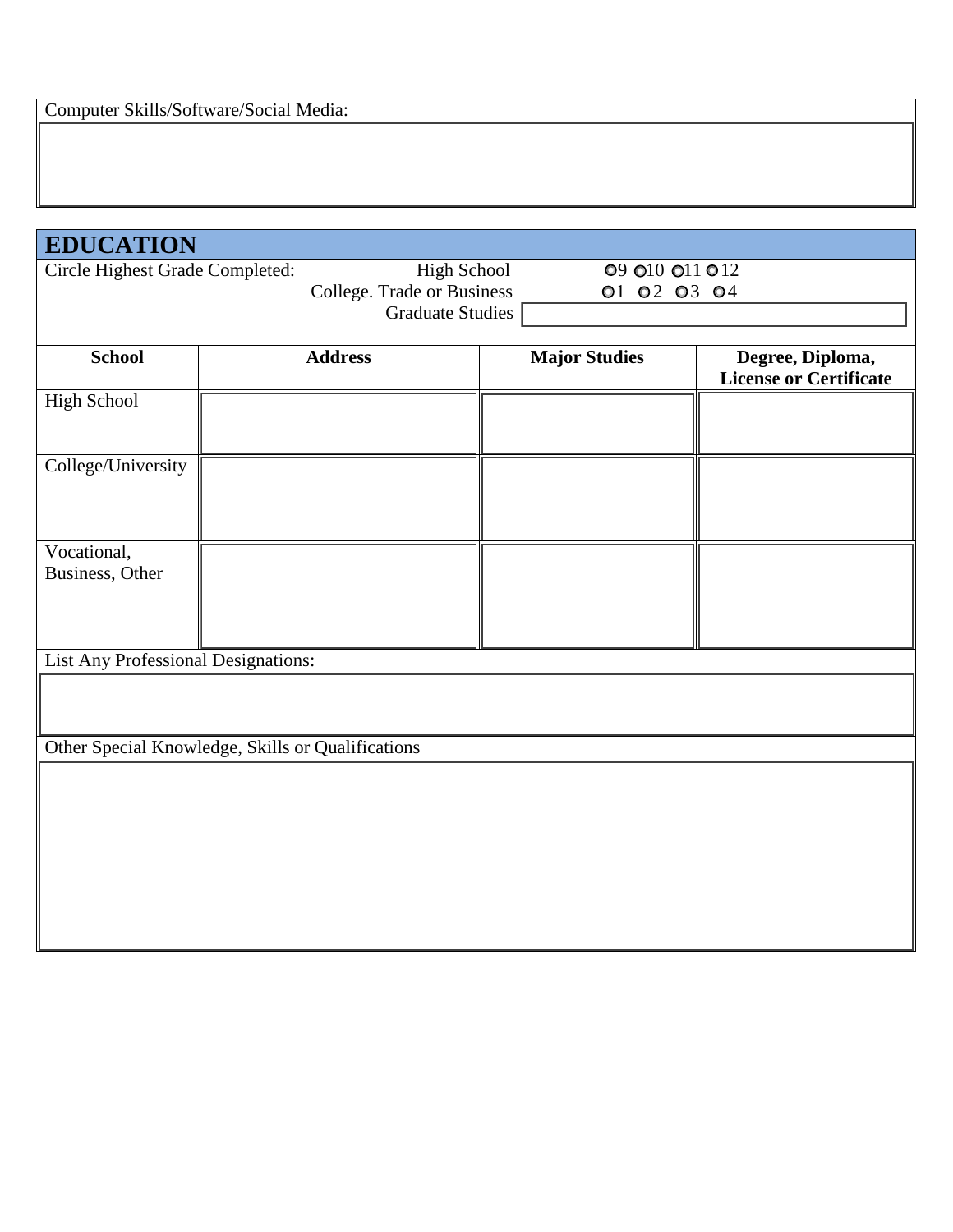## **EMPLOYMENT HISTORY List all employment for the past 10 years, starting with the most recent position. All information must be completed. You may include any relevant volunteer work experience. You may attach a resume, salary history and complete references in lieu of this information.** Employed From Employer Name Supervisor Name  $\Box$  /  $\Box$ Employed Until Employer Address Supervisor Phone # I  $\Box$ /  $\Box$ Job Title **Reason for Leaving** Reason for Leaving Duties & Responsibilities Reference Name & Phone #

| <b>Employed From</b>      | <b>Employer Name</b>    | <b>Supervisor Name</b> |  |
|---------------------------|-------------------------|------------------------|--|
| <b>Employed Until</b>     | <b>Employer Address</b> | Supervisor Phone #     |  |
| Job Title                 |                         | Reason for Leaving     |  |
| Duties & Responsibilities |                         |                        |  |

| <b>Employed From</b>      | <b>Employer Name</b>    | <b>Supervisor Name</b> |  |
|---------------------------|-------------------------|------------------------|--|
| <b>Employed Until</b>     | <b>Employer Address</b> | Supervisor Phone #     |  |
| Job Title                 |                         | Reason for Leaving     |  |
| Duties & Responsibilities |                         |                        |  |
| Reference Name & Phone #  |                         |                        |  |

| <b>Employed From</b>      | <b>Employer Name</b>    | <b>Supervisor Name</b> |
|---------------------------|-------------------------|------------------------|
|                           |                         |                        |
| <b>Employed Until</b>     | <b>Employer Address</b> | Supervisor Phone #     |
|                           |                         |                        |
| Job Title                 |                         | Reason for Leaving     |
| Duties & Responsibilities |                         |                        |
|                           |                         |                        |
| Reference Name & Phone #  |                         |                        |
|                           |                         |                        |